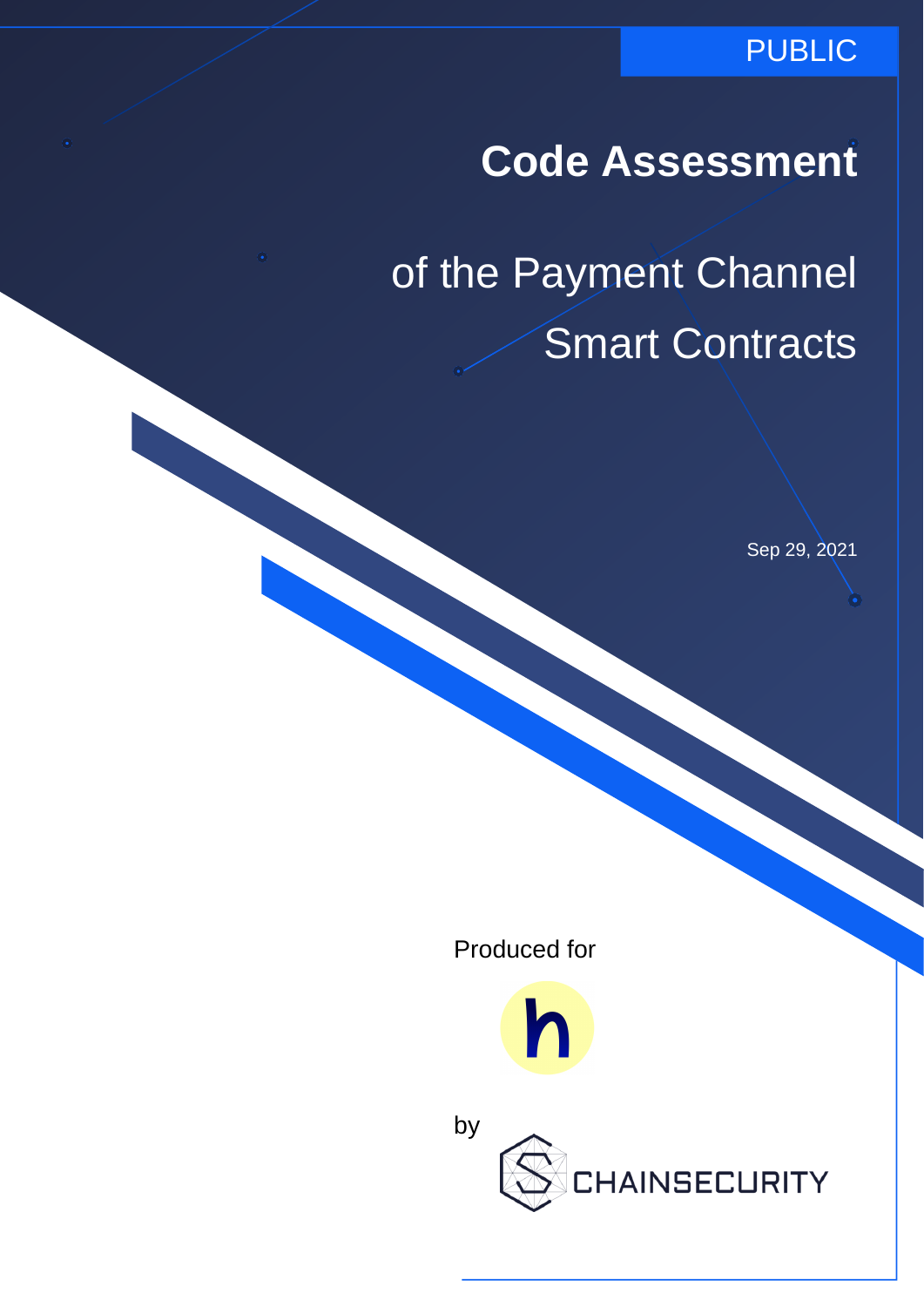# **Contents**

 $\circledS$ 

|   | <b>1 Executive Summary</b>      | 3                |
|---|---------------------------------|------------------|
|   | <b>2 Assessment Overview</b>    | $\boldsymbol{4}$ |
|   | 3 Limitations and use of report | 6                |
|   | 4 Terminology                   | 7                |
|   | 5 Findings                      | 8                |
|   | <b>6 Resolved Findings</b>      | 10 <sup>°</sup>  |
| 7 | <b>Notes</b>                    | 13               |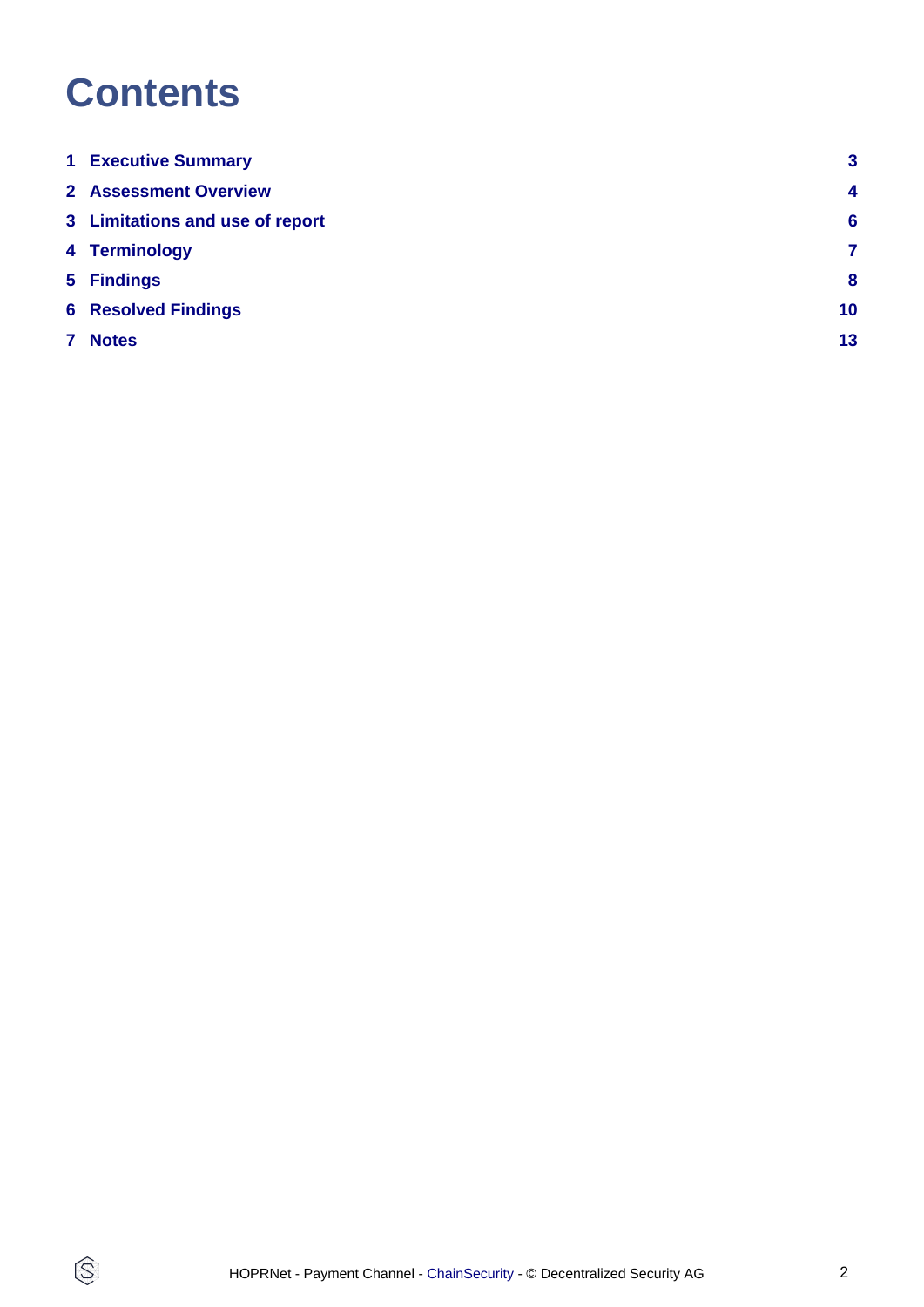# <span id="page-2-0"></span>**1 Executive Summary**

Dear Sir or Madam,

First and foremost we would like to thank HOPRNet for giving us the opportunity to assess the current state of their Payment Channel system. This document outlines the findings, limitations, and methodology of our assessment.

The smart contract code was clear and well documented. The HOPRNet team was professional and responsive. During the audit we found a critical security that was fixed after disclosure. All other issues were acknowledged or the code corrected accordingly. We still want to note, since the smart contract is meant to be used by HOPR nodes, issues related to interactions between systems may arise.

We hope that this assessment provides more insight into the current implementation and provides valuable findings. We are happy to receive questions and feedback to improve our service and are highly committed to further support your project.

Sincerely yours,

ß

**ChainSecurity** 

## **1.1 Overview of the Findings**

Below we provide a brief numerical overview of the findings and how they have been addressed.

| <b>Critical</b> -Severity Findings |                |
|------------------------------------|----------------|
| <b>• Code Corrected</b>            | 1              |
| <b>High-Severity Findings</b>      | $\overline{0}$ |
| <b>Medium</b> -Severity Findings   |                |
| <b>o</b> Code Corrected            |                |
| <b>Low</b> )-Severity Findings     | 8              |
| • Code Corrected                   | 4              |
| Acknowledged                       | 4              |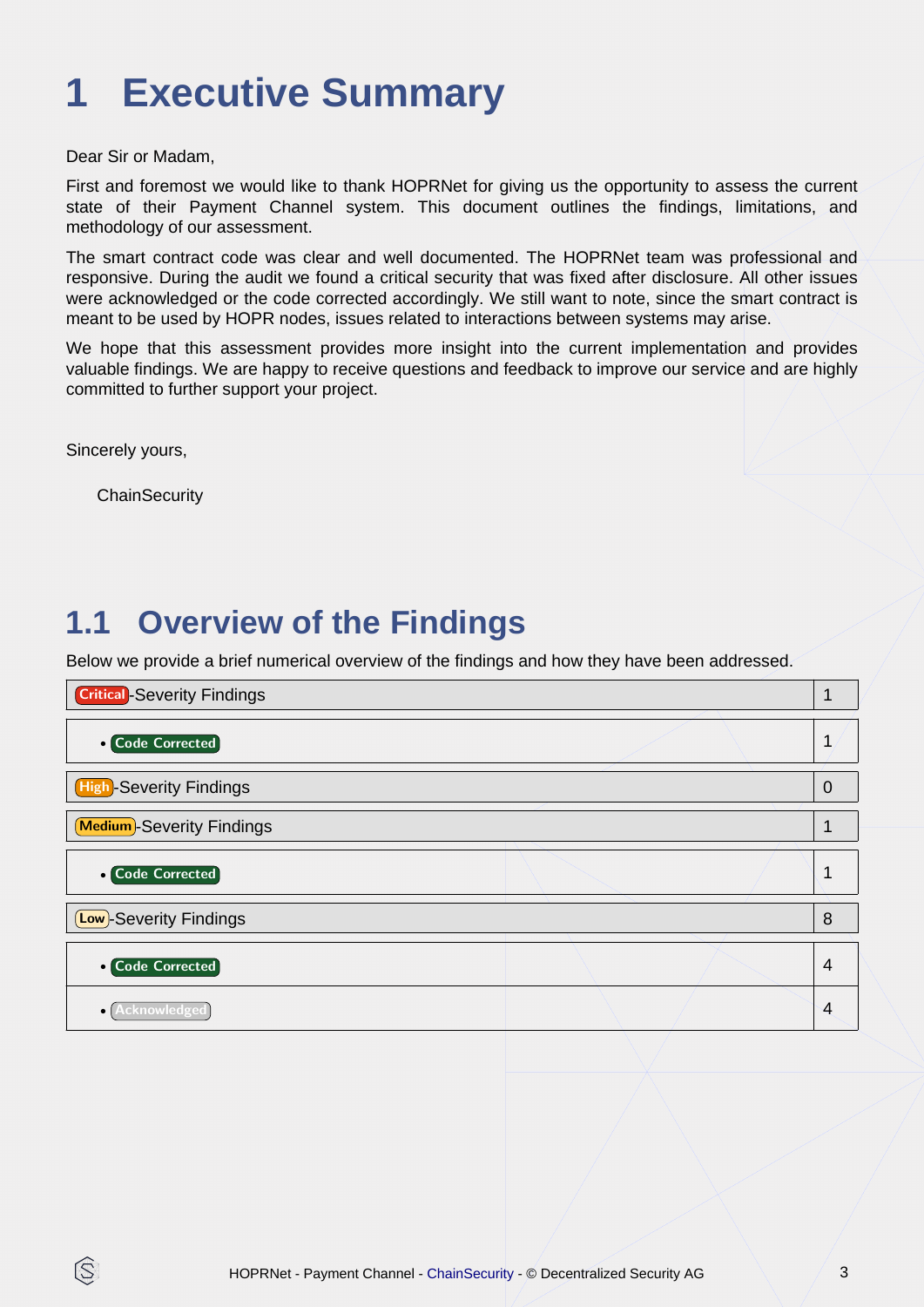# <span id="page-3-1"></span><span id="page-3-0"></span>**2 Assessment Overview**

In this section, we briefly describe the overall structure and scope of the engagement including the code commit which is referenced throughout this report.

## **2.1 Scope**

The assessment was performed on the packages/ethereum/contracts/HoprChannels.sol source code file inside the Payment Channel repository based on the yellow paper and documentation provided by client. The table below indicates the code versions relevant to this report and when they were received.

| ⊃ate              | Commit Hash                              | Note            |
|-------------------|------------------------------------------|-----------------|
| 30 July 2021      | 06eb3b0898c49ab2eb3f69b9eb4f3e51f82bb637 | Initial Version |
| 17 September 2021 | 792803f785cb6939818a3066a0b107652d86f0f0 | Second Version  |

For the solidity smart contracts, the compiler version 0.8.3 was chosen.

### **2.1.1 Excluded from scope**

Excluded from scope are any cryptographic properties and operation regarding the objects passed into the functions like the proof of relay. We treat all these objects as valid and correct objects. We did not check the protocol or incentive structure.

## **2.2 System Overview**

This system overview describes the initially received version ((Version 1)) of the contracts as defined in the [Assessment Overview](#page-3-1).

Furthermore, in the findings section we have added a version icon to each of the findings to increase the readability of the report.

HOPR is building a privacy focused network featuring a build-in incentive model. The reviewed HoprChannels contract allows nodes to create a payment channels between each other and allow transfer of HoprTokens between them. The transfers are done via tickets, that have a certain predefined probability to win. Winning tickets cause a transfer of tokens between the channels participants. On a code level the channels are unidirectional, meaning channel A->B not equal to B->A.

To keep the winning probability fair, the channel tickets depend on variables that are unknown in advance. For ticket emitted by A for A->B channel, B has a commitment that is unknown to A. And B does not know the proof of relay in advance and has to transfer the message on a network to know it.

Each unidirectional channel has channelEpoch, ticketEpoch, and ticketIndex associated variables, that the ticket emitter is assumed to take in account, during the generation.

The contract has seven functions to manage the payment channels and related tasks.

### **2.2.1 Announce**

Ĝ.

The first and simplest function is to announce the existence of a node via an event.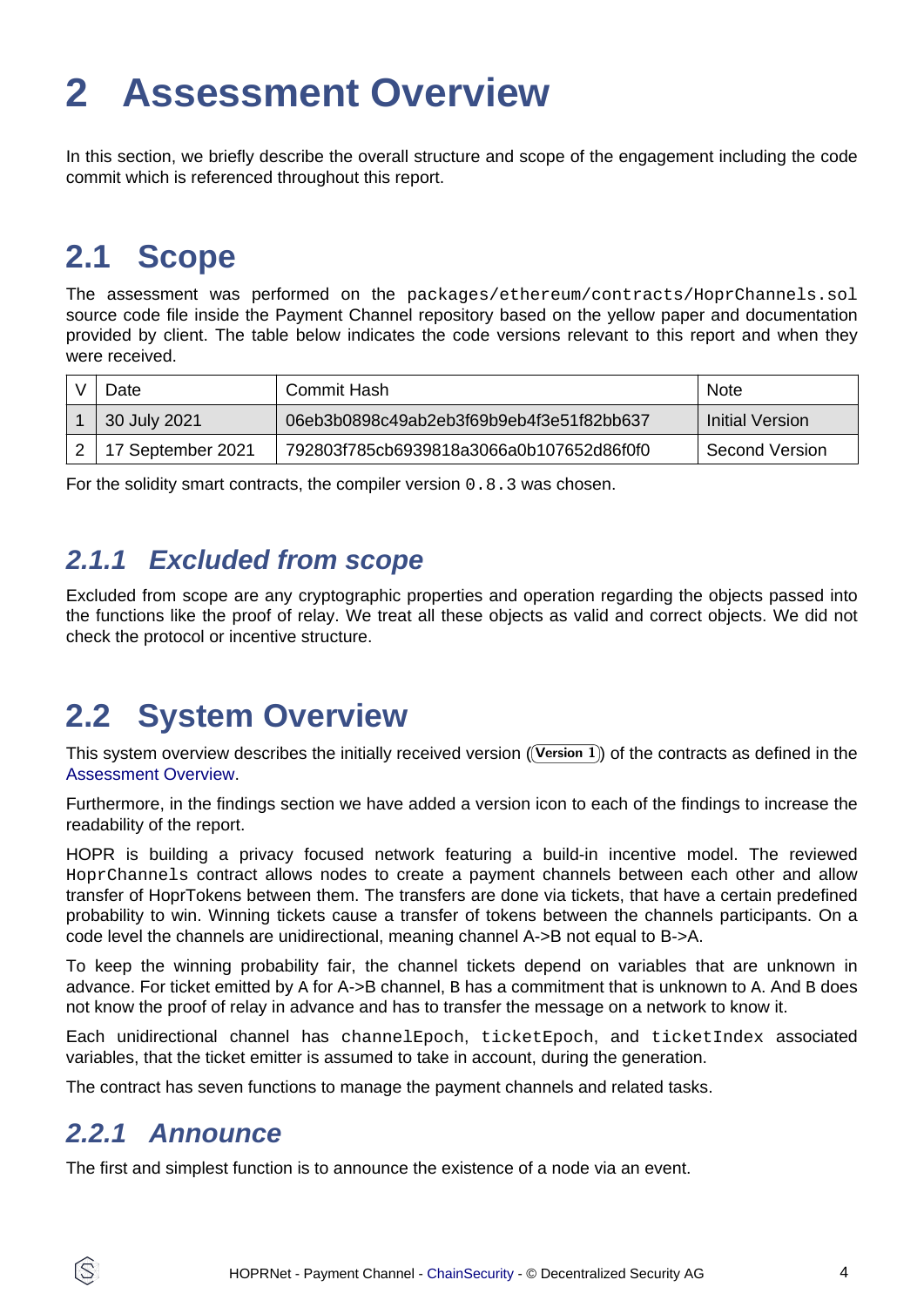### **2.2.2 fundChannelMulti**

The function is the initial function to set up a payment channels. The logic transfers tokens into the HoprChannels smart contract. Not closed balance can top up the balance of channel and closed once in addition can open themselves. For a given addresses A and B, this function can be used to create two unidirectional channels A->B and B->A. Opening a closed unidirectional channel increases its channelEpoch by one and resets ticketEpoch and ticketIndex to zero.

### **2.2.3 redeemTicket**

This is the central function to receive the rewards for a ticket from the source's payment channel. The tickets needs to have the right channelEpoch, ticketEpoch. The ticketIndex must be greater than the index of previously redeemed ticket. The old commitment needs to be the hash of the new commitment (hash chain in reverse order). Tickets need to be signed by the issuer (source) and the function enforces the correct ticket signature. In the end, the function checks if the ticket is a win (reward payout), increases the ticket index, sets the new commitment and updates the payment channel balances. If earning channel is closed, the tokens are transferred directly to recipient.

### **2.2.4 initiateChannelClosure**

The function will start to close the channel by setting the status to PENDING TO CLOSE and the closure time counter. The receiver has now the closure time (around two minutes) to claim open winning tickets.

### **2.2.5 finalizeChannelClosure**

After setting a channel into the pending state and the closure period has passed, the function can be called to close the channel. All remaining funds are transferred back to the channel's source. Two events are emitted. The channel's balance and closure time is set to zero. The channel's status is set to CLOSED.

### **2.2.6 bumpChannel**

The function can be called by the destination to set a commitment used similar to a commit reveal scheme to determine if a ticket is winning tickets or not. The ticketEpoch is increased by one when this function is called.

### **2.2.7 tokensReceived**

Alternative way to fund a channel. Similar to fundChannelMulti but as a hook for the ERC777 HOPR token.

#### **2.2.8**  Version 2  **changes**

S

Announce function in version 2 of the contract requires message sender to submit a public key for its address. The public key is stored on chain. Opening of the channels is only possible when both channel participants have announced their public keys.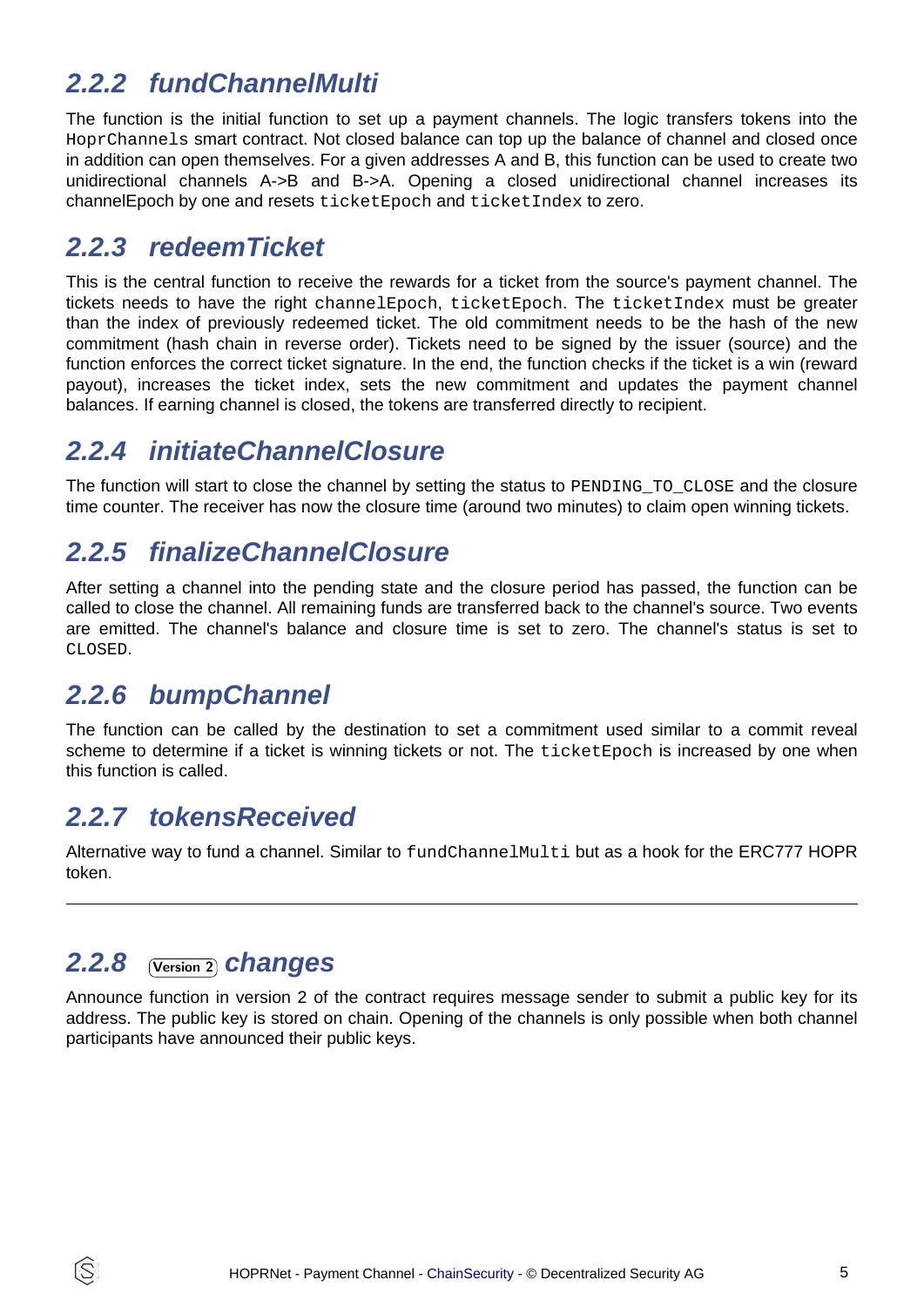# <span id="page-5-0"></span>**3 Limitations and use of report**

Security assessments cannot uncover all existing vulnerabilities; even an assessment in which no vulnerabilities are found is not a guarantee of a secure system. However, code assessments enable discovery of vulnerabilities that were overlooked during development and areas where additional security measures are necessary. In most cases, applications are either fully protected against a certain type of attack, or they are completely unprotected against it. Some of the issues may affect the entire application, while some lack protection only in certain areas. This is why we carry out a source code assessment aimed at determining all locations that need to be fixed. Within the customer-determined time frame, ChainSecurity has performed an assessment in order to discover as many vulnerabilities as possible.

The focus of our assessment was limited to the code parts associated with the items defined in the engagement letter on whether it is used in accordance with its specifications by the user meeting the criteria predefined in the business specification. We draw attention to the fact that due to inherent limitations in any software development process and software product an inherent risk exists that even major failures or malfunctions can remain undetected. Further uncertainties exist in any software product or application used during the development, which itself cannot be free from any error or failures. These preconditions can have an impact on the system's code and/or functions and/or operation. We did not assess the underlying third party infrastructure which adds further inherent risks as we rely on the correct execution of the included third party technology stack itself. Report readers should also take into account the facts that over the life cycle of any software product changes to the product itself or to its environment, in which it is operated, can have an impact leading to operational behaviours other than initially determined in the business specification.

ÍŠ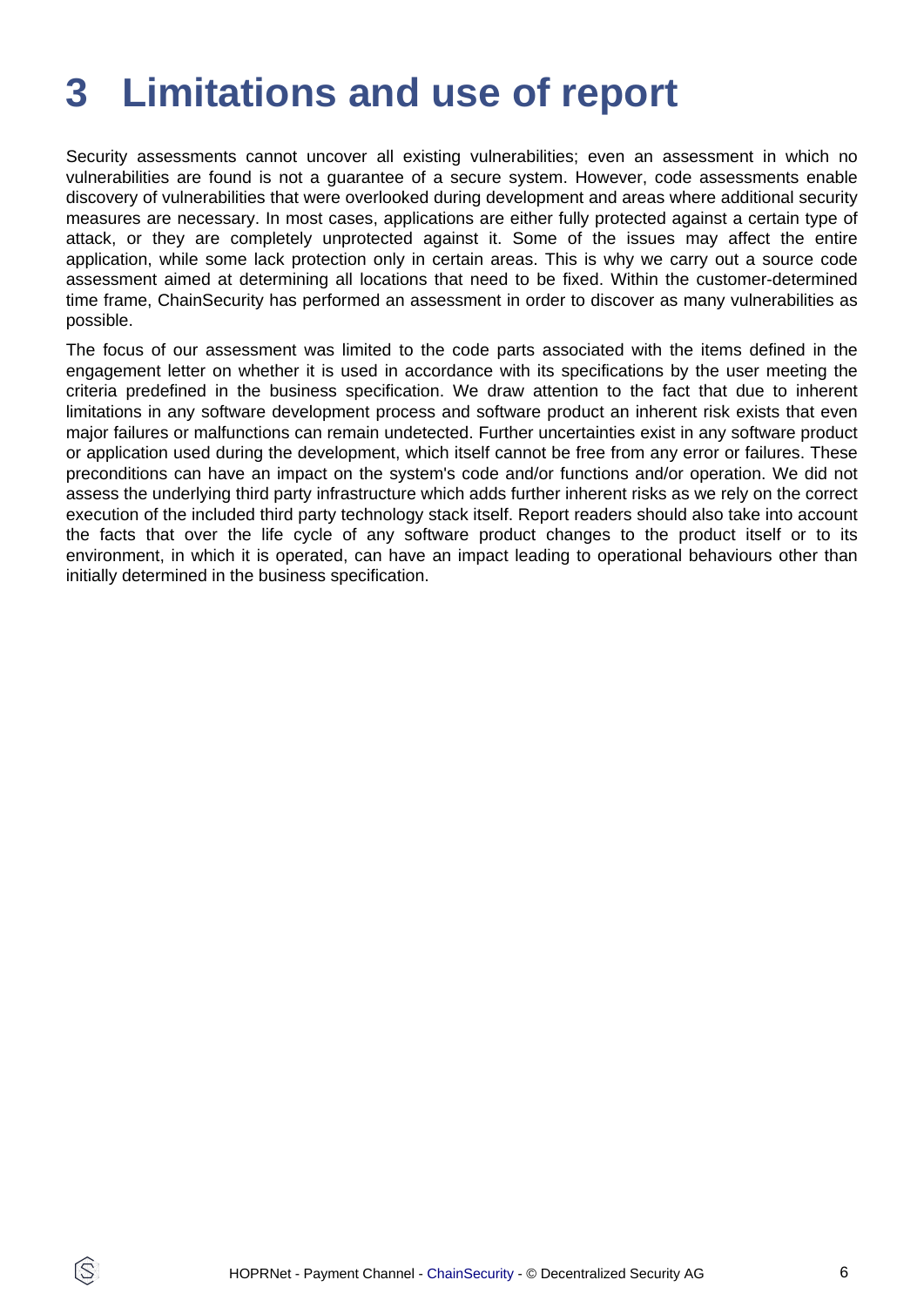# <span id="page-6-0"></span>**4 Terminology**

ÍŜ

For the purpose of this assessment, we adopt the following terminology. To classify the severity of our findings, we determine the likelihood and impact (according to the CVSS risk rating methodology).

- Likelihood represents the likelihood of a finding to be triggered or exploited in practice
- Impact specifies the technical and business-related consequences of a finding
- Severity is derived based on the likelihood and the impact

We categorize the findings into four distinct categories, depending on their severities. These severities are derived from the likelihood and the impact using the following table, following a standard risk assessment procedure.

| <b>Likelihood</b> | <b>Impact</b>   |             |               |
|-------------------|-----------------|-------------|---------------|
|                   | High            | Medium      | Low           |
| High              | <b>Critical</b> | High        | <b>Medium</b> |
| Medium            | <b>High</b>     | Medium      | Low           |
| LOW               | <b>Medium</b>   | $[$ Low $]$ | Low           |

As seen in the table above, findings that have both a high likelihood and a high impact are classified as critical. Intuitively, such findings are likely to be triggered and cause significant disruption. Overall, the severity correlates with the associated risk. However, every finding's risk should always be closely checked, regardless of severity.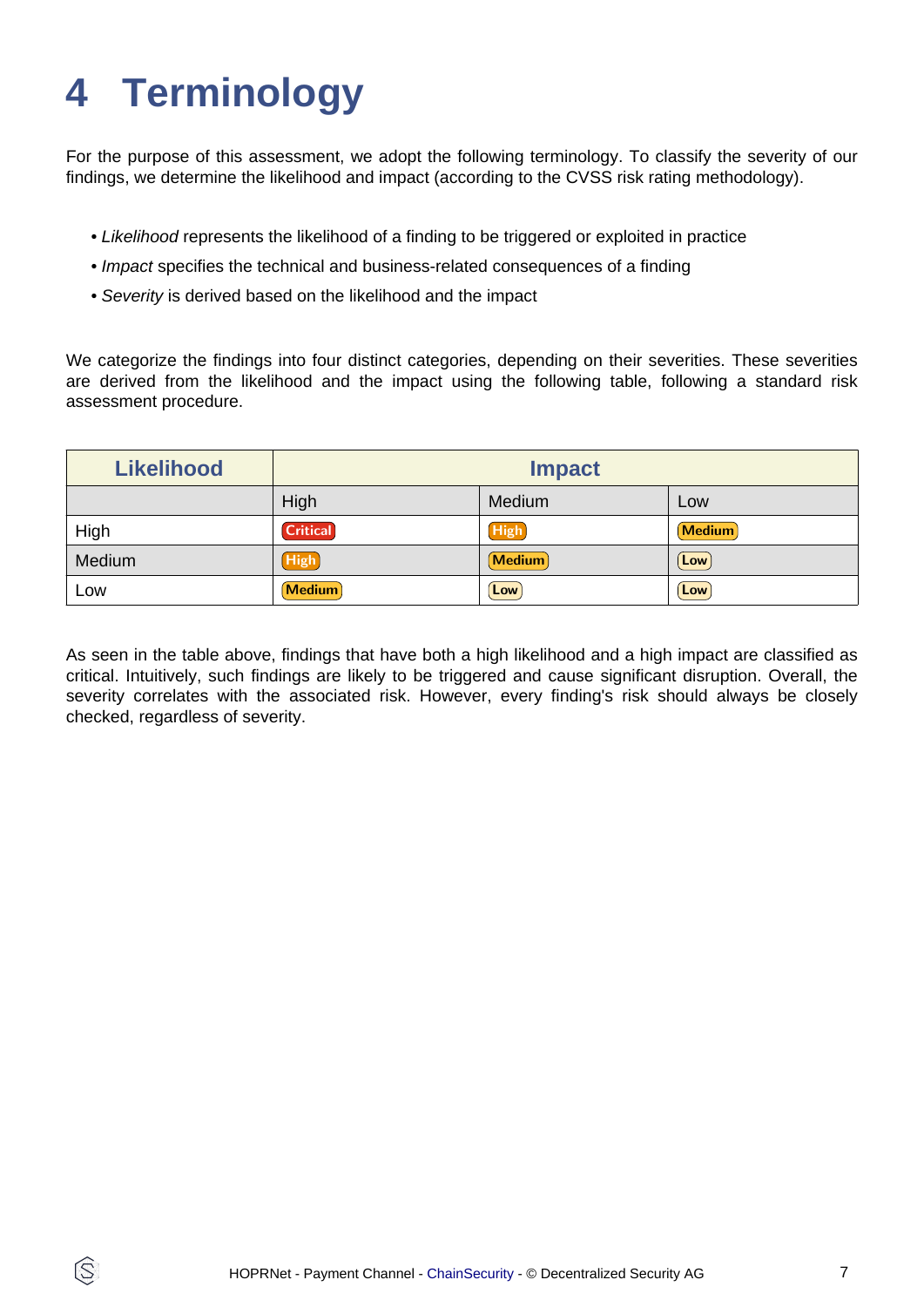# <span id="page-7-3"></span><span id="page-7-0"></span>**5 Findings**

In this section, we describe any open findings. Findings that have been resolved, have been moved to the [Resolved Findings](#page-9-1) section. All of the findings are split into these different categories:

- Security : Related to vulnerabilities that could be exploited by malicious actors
- Design : Architectural shortcomings and design inefficiencies
- Correctness : Mismatches between specification and implementation

Below we provide a numerical overview of the identified findings, split up by their severity.

| <b>Critical</b> -Severity Findings | O |
|------------------------------------|---|
| <b>High-Severity Findings</b>      | U |
| <b>Medium</b> -Severity Findings   |   |
| <b>Low</b> )-Severity Findings     |   |
|                                    |   |

- [Compression of Epochs in Struct](#page-7-1) Acknowledged
- **[Gas Optimization](#page-7-2)** (Acknowledged
- [Node Can Set Ticket Index to Arbitrary High Values](#page-8-0) Acknowledged
- [Redundant Sanity Checks](#page-8-1) (Acknowledged

## <span id="page-7-1"></span>**5.1 Compression of Epochs in Struct**

Design (Low) Version 1 Acknowledged

It is unlikely that the channel struct values for ticketEpoch or channelEpoch will ever reach the maximum number of uint256. HOPRNet should re-evaluate if these values can be bounded e.g. by uint128 and share a storage slot and thus lower the gas consumption of the contract.

#### **Acknowledged**

Gas efficiency issues are considered out of scope.

## <span id="page-7-2"></span>**5.2 Gas Optimization**

```
(Design ) (Low ) (Version 1) (Acknowledged
```
The contract includes a struct that stores in storage a mapping with all channels and the respective state for each channel as following:

```
struct Channel {
    uint256 balance;
    bytes32 commitment;
    uint256 ticketEpoch;
    uint256 ticketIndex;
    ChannelStatus status;
```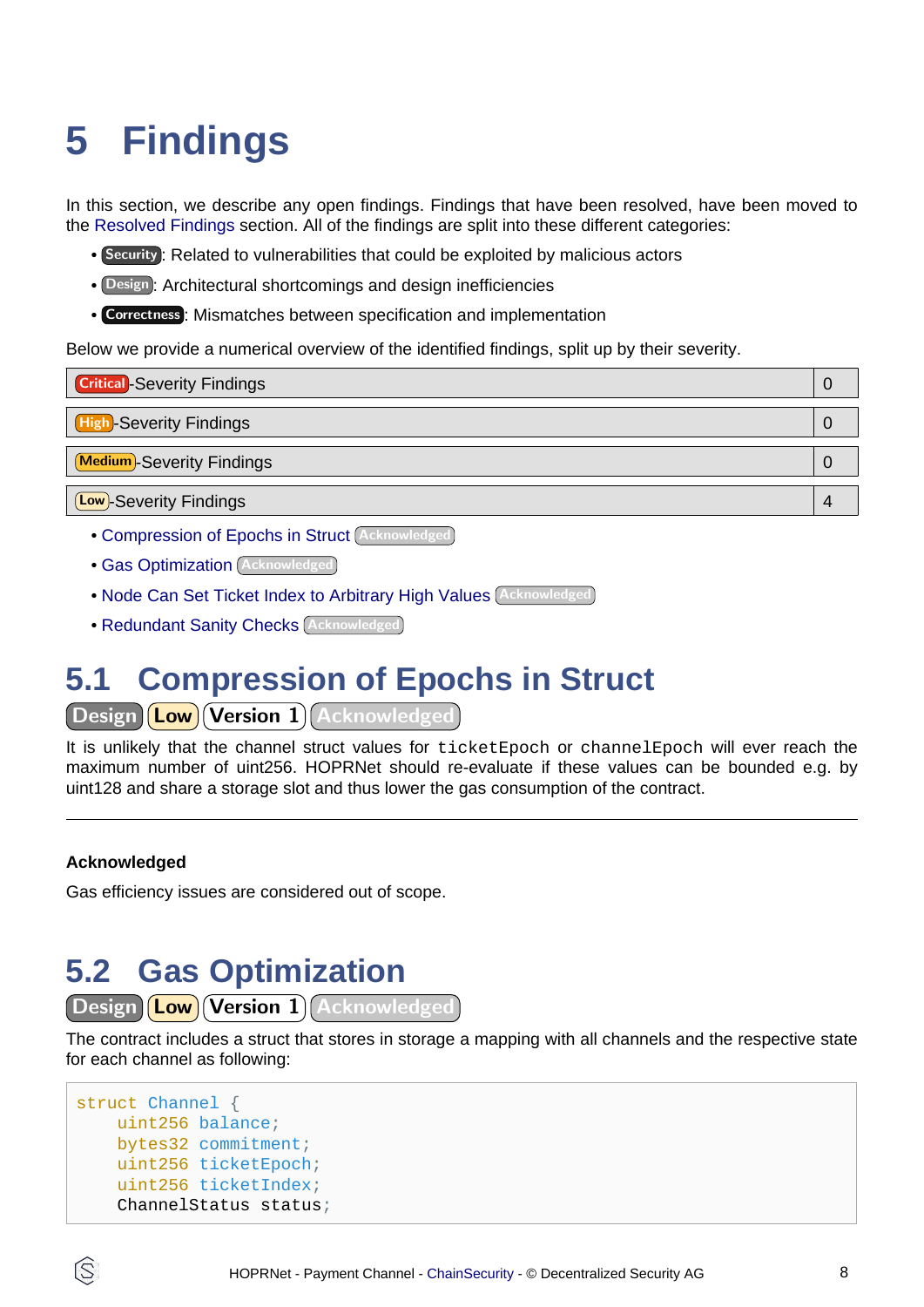```
 uint256 channelEpoch;
    // the time when the channel can be closed - NB: overloads at year >2105
    uint32 closureTime;
}
```
The Channel struct includes an attribute status which is of type enum ChannelStatus and has only 4 values, therefore occupies only 8 bits in the storage. Given that there is another attribute uint32 closureTime that occupies another 32 bits, these two attribute status and closureTime should be reordered and placed together to optimize the overall storage used by the contract.

#### **Acknowledged**

Gas efficiency issues are considered out of scope.

## <span id="page-8-0"></span>**5.3 Node Can Set Ticket Index to Arbitrary High Values**

 $\sqrt{|\text{Design}|}$  Low $\sqrt{|\text{Version 1}|}$  Acknowledged

The ticket issuing node can set the ticket index at will. If this index is set to a value close or equal to max uint, the tickets would be unusable (not redeemable) quickly and the channel would need to be reset.

#### **Acknowledged**

The issue has been discussed and it was decided to check the ticket index off-chain.

## <span id="page-8-1"></span>**5.4 Redundant Sanity Checks**

Design (Low Version 1) Acknowledged

The function fundChannelMulti checks if the two amounts are greater than zero, which are checked later again in the function \_fundChannel.

The modifier validateSourceAndDest is executed twice for each call of \_fundChannel from fundChannelMulti if one would fund both channels directions.

#### **Acknowledged**

Hopr provided the reasoning why it is done this way and that efficiency issues are out of scope.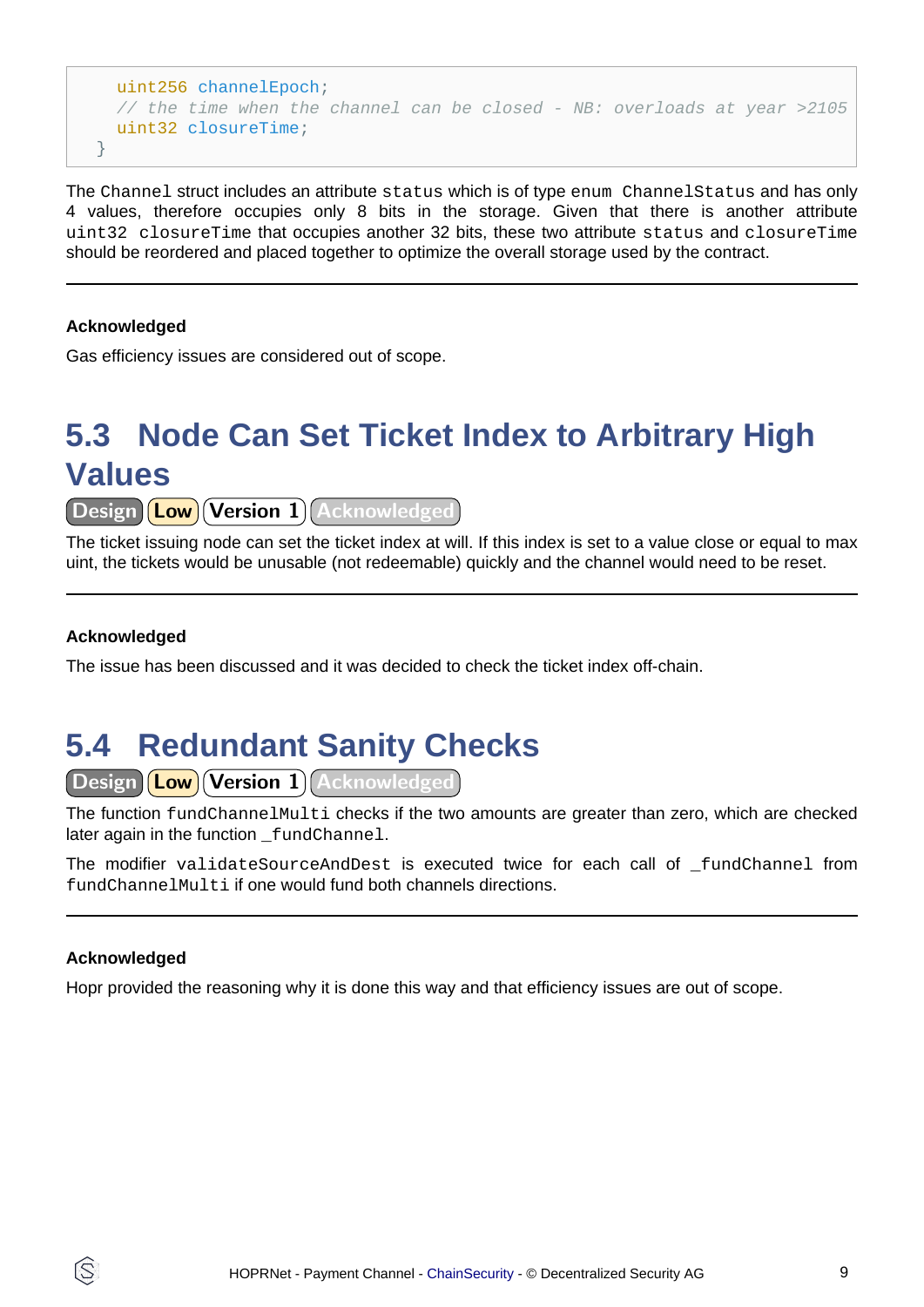# <span id="page-9-1"></span><span id="page-9-0"></span>**6 Resolved Findings**

Here, we list findings that have been resolved during the course of the engagement. Their categories are explained in the [Findings](#page-7-3) section.

Below we provide a numerical overview of the identified findings, split up by their severity.

| <b>Critical</b> - Severity Findings           |  |
|-----------------------------------------------|--|
| • Reentrancy Can Drain Money (Code Corrected) |  |
| <b>High-Severity Findings</b>                 |  |

Medium -Severity Findings 1

• [Inconsistent States and Events](#page-10-0) Code Corrected

Low -Severity Findings 4

- [Channel Transition Model](#page-10-1) Code Corrected
- [Redundant Imports](#page-11-0) Code Corrected
- [Token Transfers Inconsistent](#page-11-1) Code Corrected
- [Variables Could Be Labeled Immutable](#page-11-2) Code Corrected

## <span id="page-9-2"></span>**6.1 Reentrancy Can Drain Money Security Critical Version 1 Code Corrected**

The HoprChannels smart contract uses the ERC777 HoprToken to settle payments. The ERC777 token allows reentrancies during the transfer via sender and receiver hooks. An attacker can utilize this reentrancy to drain the balance of HoprChannels contract. One of the places where this can happen is in the finalizeChannelClosure function.

We describe a more elaborate attack and a straightforward attack.

Attack setup: Alice and Bob cooperate. They have created channels between them, Alice has called initiateChannelClosure for her channel with Bob, that holds 100 tokens. Bob has valid and yet unclaimed ticket for 75 tokens. Closure time has passed for the Alice owned channel. Alice has a smart contract registered for ERC777 hook. Bob is smart contracts that is registered in the ERC1820 registry for the ERC777 hooks.

- Alice calls finalizeChannelClosure with Bob as destination.
- During the call token.transfer(Alice, 100); in this function, Alice contract gets called.
	- Alice contract calls to Bob contract.

S

- Bob contract calls the redeemTicket with valid unclaimed ticket.
	- Channel (Alice, Bob) is spending and (Bob, Alice) is earning.
	- Balance of (Alice, Bob) is decreased by 75. Since the balance of the channel is still 100, the new value will be 25.
	- Balance of (Bob, Alice) is increased by 75.
	- Function redeemTicket returns.
- The Bob contract execution returns to Alice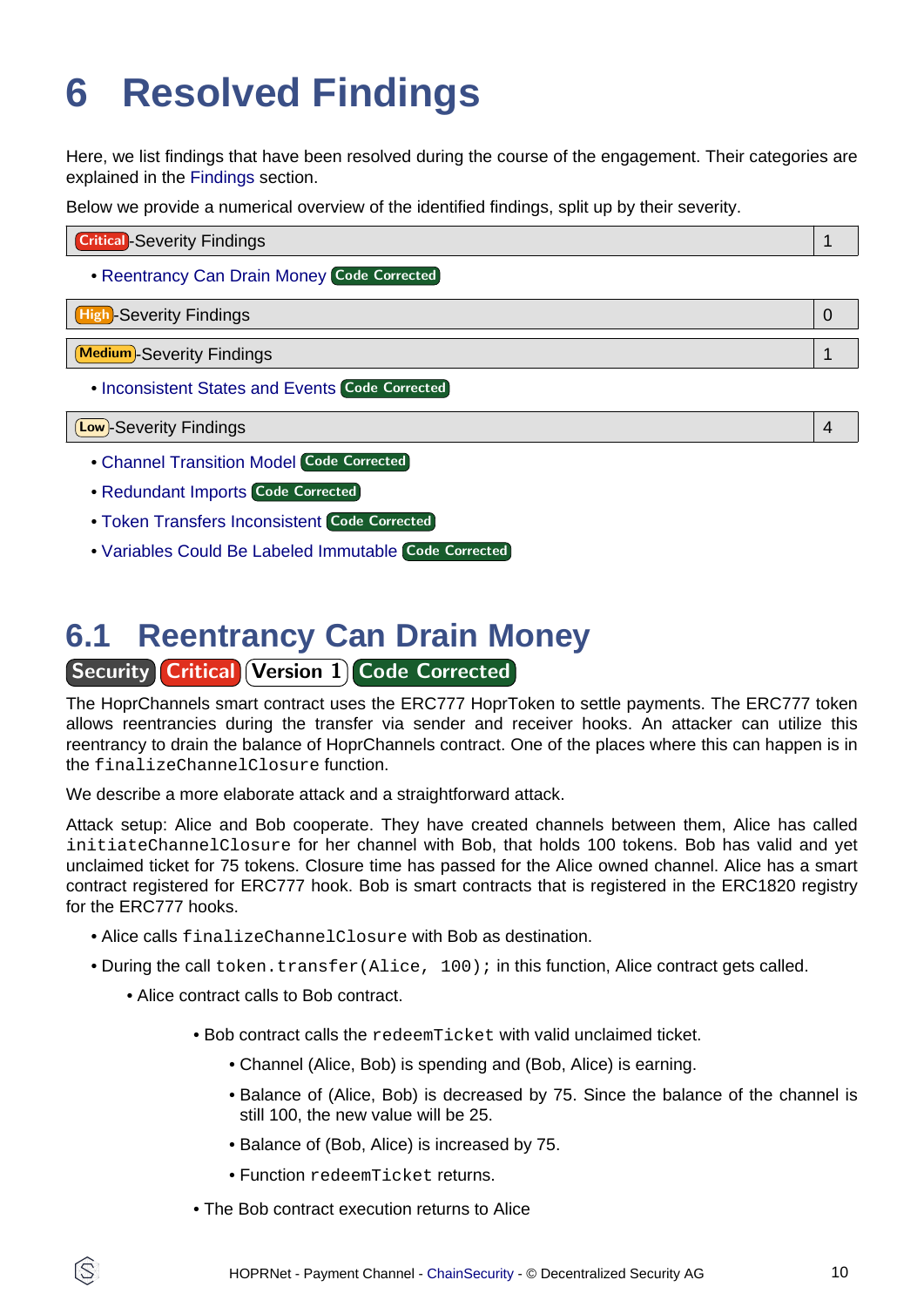- Alice contract returns finalizeChannelClosure call.
- The execution continues after the call token.transfer (Alice, 100);
- The balance (25 tokens) of Alice owned channel is nullified with delete and the status is set to the CLOSED.

As a result of above described schema, the initial 100 tokens of (Alice, Bob) channel will be payed out to Alice, and in addition Bob will get 75 tokens from his ticket claim. Thus instead of 100 tokens 175 tokens were withdrawn.

The straightforward attack would be to reenter multiple time into the finalizeChannelClosure as the state variables are changed after the reentrancy possibility. As a general rule, all state dependent operations should be done before the possible reentrancy. Additionally, reentrancies could be completely blocked if not needed.

#### **Code corrected:**

In functions that perform transfers of HOPRToken the transfer operations are moved to the end of the functions.

### <span id="page-10-0"></span>**6.2 Inconsistent States and Events** Design Medium Version 1 Code Corrected

Functions using ERC777 transfers can be reentered (a reentrancy does not necessarily need to happen in the same function but in another relevant function in the system.). Some of these functions have a code after the possible reentrancy point. This might become problematic if the logic relies on state variables like in finalizeChannelClosure, redeemTicket. Besides the more critical reentrancy issue we mentioned, these function's events might be inconsistent or misleading.

For example, in redeemTicket event ChannelUpdate is emitted. This event uses spendingChannel storage variable. Given the redeemTicket is called and the ERC777 hook is used to change any storage variable used in these events, the events can emit inconsistent information. This can be done if during the transfer, the hook calls the bumpChannel in between.

The same applies to the other places where logic after the reentrancy possibility relies on state variables. We do not know if the client's or third party software will rely on these events. If so, the severity of the issue would be affected.

#### **Code corrected:**

In functions that perform transfers of HOPRToken the transfer operations are moved to the end of the functions.

### <span id="page-10-1"></span>**6.3 Channel Transition Model** Correctness **Low** Version 1 Code Corrected

According to the channels states transition model, the channel in Waiting for commitment state

cannot be taken into Pending To Close. In the smart contract code, such behavior is allowed in the initiateChannelClosure function. In addition[, the specification](https://github.com/hoprnet/hopr-audits/blob/main/audits/hopr-channels/spec.md) provided by HOPRNet also allows such behavior.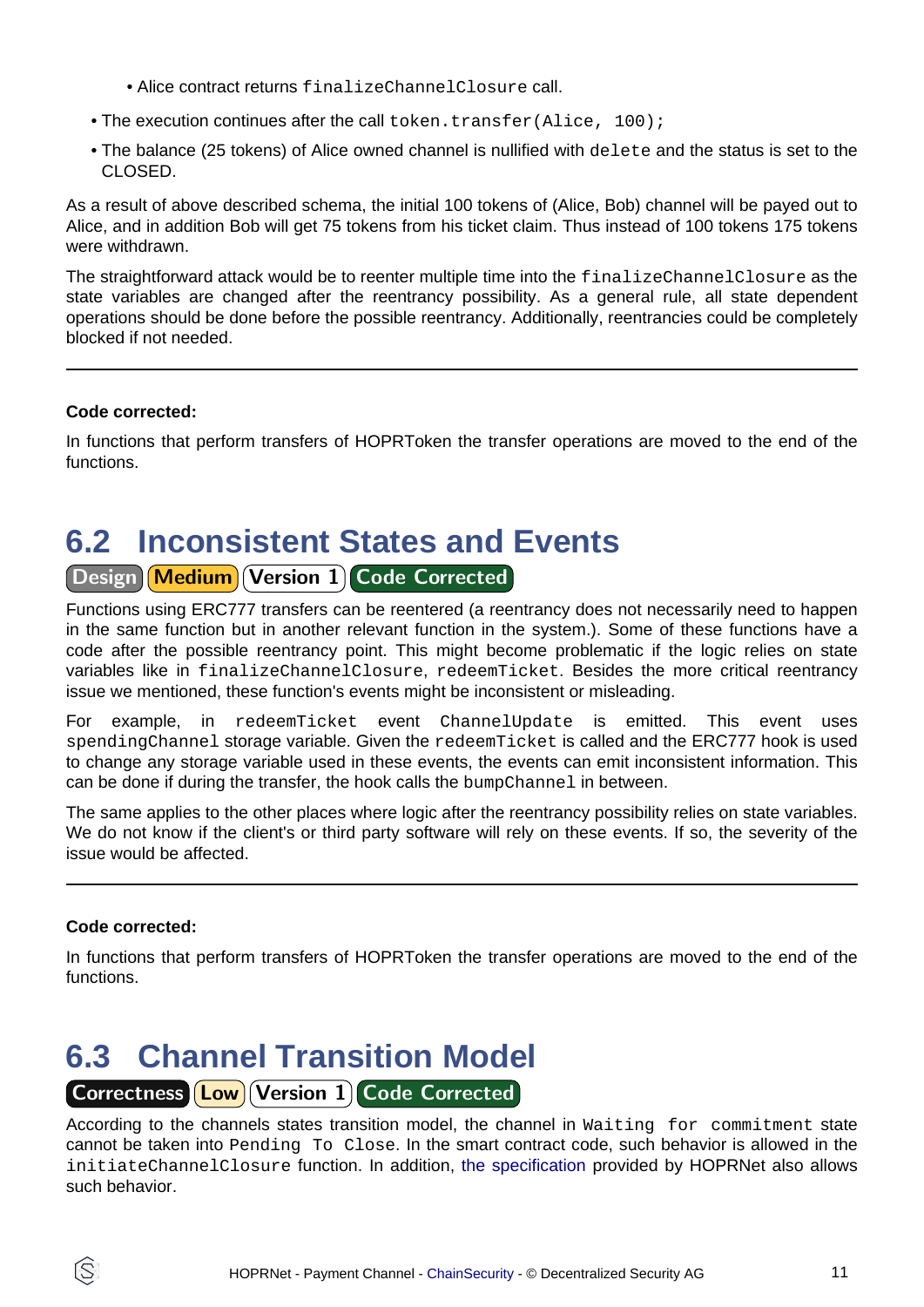#### **Code corrected:**

The transition model for channel states has been updated accordingly.

## <span id="page-11-0"></span>**6.4 Redundant Imports**

 $\boxed{\text{Design}(\text{Low})}$  Version 1 Code Corrected

The SafeERC20.sol library is imported twice in line 10 and 11.

#### **Code corrected**

The redundant import is removed.

## <span id="page-11-1"></span>**6.5 Token Transfers Inconsistent**

#### Design **Low** Version 1 Code Corrected

The HoprChannels contract has inconsistent use of SafeERC20 functions. Since the token is known HoprToken contract that cannot be changed after the deployment, the use of SafeERC20 functions is redundant and introduces the unnecessary gas expenses.

token.transfer(**msg.sender**, channel.balance); token.safeTransfer(**msg.sender**, amount); token.safeTransferFrom(**msg.sender**, address(this), amount1 + amount2);

#### **Code corrected**

transfer is now used consistently.

# <span id="page-11-2"></span>**6.6 Variables Could Be Labeled Immutable**

Design **Low** Version 1 Code Corrected

The keyword immutable and constant can be used to save gas because the compiler does not reserve a storage slot for these variables, and every occurrence is replaced by the respective value. Immutable variables are evaluated once at construction time and their value is copied to all the places in the code where they are accessed.

token and secsClosure variable can not be changed and can be set to immutable. FUND CHANNEL MULTI SIZE could be set to constant (if calculated beforehand) or else immutable as the value is known when compiling the contract and cannot be changed later.

#### **Code corrected**

The variables were labeled immutable.